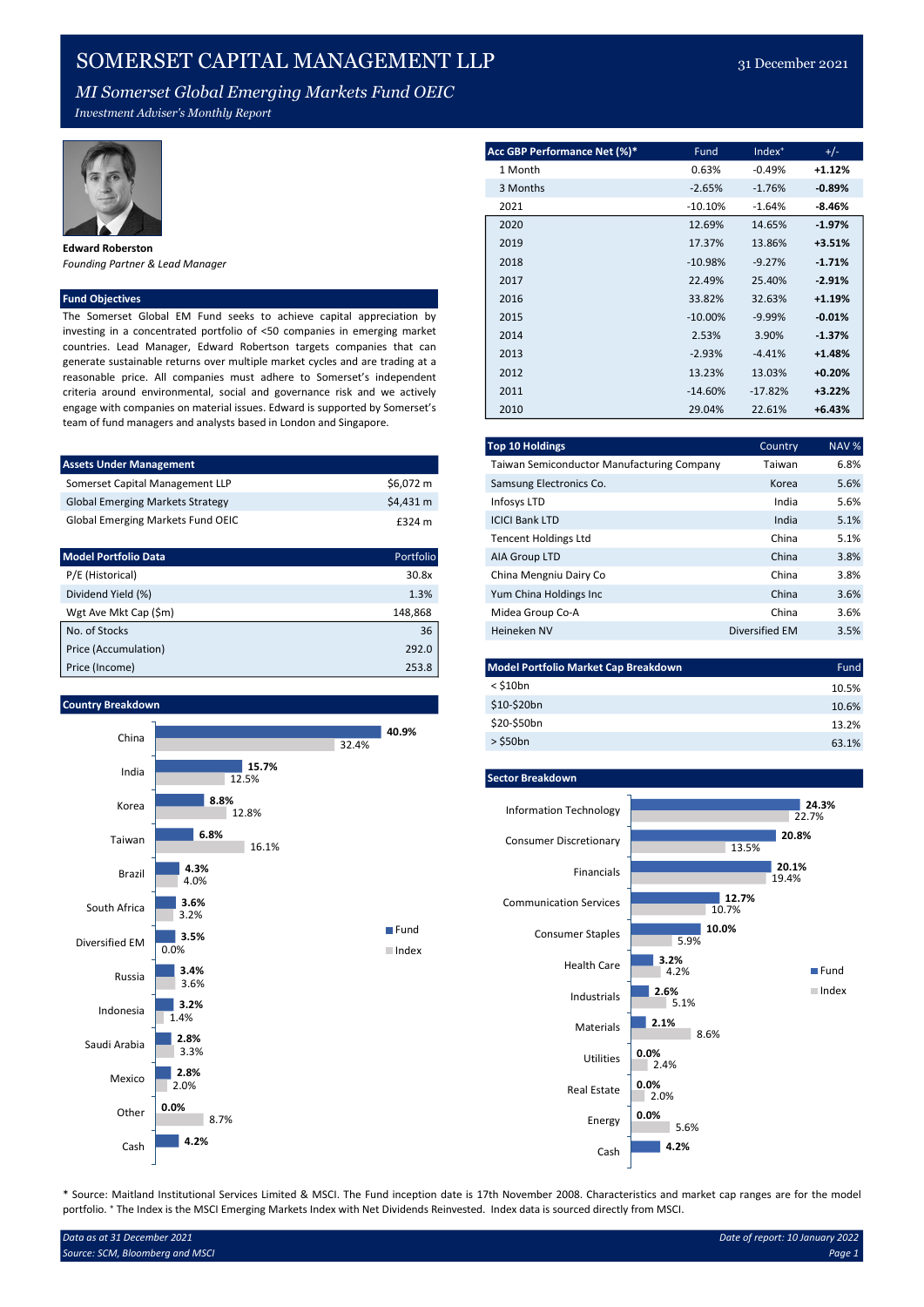SOMERSET CAPITAL MANAGEMENT LLP<br>
Manager Commentary<br>
The Fund experienced its worst annual relative performance last year for over a decade as a result of the Chinese regulatory overhaul<br>
and a change in market leadership **SOMERSET CAPITAL MANAGEMENT LLP**<br> **And a change in market leadership to value from growth.** Although the outlook remains uncertain for 2022, we believe both detractors<br>
are transitory and as a result we see significant po SOMERSET CAPITAL MANAGEMENT LIP<br>
Manager Commentary<br>
The Fund experienced its worst annual relative performance last year for over a decade as a result of the Chinese regulatory overhaul<br>
and a change in market leadership SOMERSET CAPITAL MANAGEMENT LLP<br>
Manager Commentary<br>
The Fund experienced its worst annual relative performance last year for over a decade as a result of the Chinese regulatory overhaul<br>
and a change in market leadership SOMERSET CAPITAL MANAGEMENT LLP<br>
31 December 2021<br>
The Fund experienced its worst annual relative performance last year for over a decade as a result of the Chinese regulatory overhaul<br>
and a change in market leadership to SOMERSET CAPITAL MANAGEMENT LLP<br>
Manager Commentary<br>
The Fund experienced its worst annual relative performance last year for over a decade as a result of the Chinese regulatory overhaul<br>
and a change in market leadership SOMERSET CAPITAL MANAGEMENT LLP<br>
31 December 2021<br>
The Fund experienced its worst annual relative performance last year for over a decade as a result of the Chinese regulatory overhaul<br>
and a change in market leadership to SOMERSET CAPITAL MANAGEMENT LLP<br>
31 December 2021<br>
The Fund experienced its worst annual relative performance last year for over a decade as a result of the Chinese regulatory overhaul<br>
and a change in market leadership to SOMERSET CAPITAL MANAGEMENT LLP<br>
Manager Commentary<br>
The Fund experienced its worst annual relative performance last year for over a decade as a result of the Chinese regulatory<br>
The Fund experienced its worst annual relat SOMERSET CAPITAI. MANAGEMENT LLP<br>
ITE Fund experienced its worst annual relative performance last year for over a decade as a result of the Chinese regulatory overhaul<br>
and a change in market leadership to value from growt sontrastr CAPITAI. MANAGEMENT LIP<br>
The Fund experienced its worst annual relative performance last year for over a decade as a result of the Chinese regulatory overhaul<br>
and a change in market leadership to value from grow **EXAMELY:** CAPITAL MANAGEMENT LLP<br> **Manager Commentary**<br>
The Fund experienced its worst amula relative performance last year for over a decade as a result of the Chinese regulatory overhaul<br>
and a change in market leadersh

companies.<br>Global EM Universe Country Comparison

| <b>Region</b>                                                                        | # Stocks<br><b>GEM Investable</b><br><b>Universe</b> | # Stocks<br><b>SCM Focus List*</b> |
|--------------------------------------------------------------------------------------|------------------------------------------------------|------------------------------------|
| China                                                                                | 530                                                  | 119                                |
| India                                                                                | 97                                                   | 20                                 |
| <b>EMEA</b>                                                                          | 138                                                  | 29                                 |
| Korea & Taiwan                                                                       | 93                                                   | 23                                 |
| <b>ASEAN</b>                                                                         | 43                                                   | 8                                  |
| LatAm<br><b>Contract Contract Contract</b><br>the control of the control of the con- | 84                                                   | 12                                 |

We have gone through difficult times in the past and experience theis us that the best course of action to society one of action of a state of the best course of action of the particular particular particular times and the on cur key strength as fundamental button-up stocklekers. Periods of underpetimmatic and strong periods of the china period is not the strength of the portfolio as it stands loday, we expect a similar pattern to empeg in out for the five of the matter dimension and the set and year relative returns (+7%, +9%, +12%) in Islam (broken remains the matter of the matter of the matter and the matter of the matter of the matter of the matter of th most difficult 12 month period in our history. Looking at the portfolio as it stands today, we expect a similar pattern to emerge in the distriction, electric vehicles and strong long-term return profiles.<br>
The loved thro companies have had to companies we like, those with competitive<br>companies we like, those with competitive<br>the suddenly and the summer of the summer of the summer of the summer of the summer of the summer of the summer of t advantages and strong long-term return profiles.<br>
It is worth first discussing China, the Final of largest exposure. We believe our current position size is warranted given the market trailed. Just to receap China remains It is worth first discussing China, the Fund's largest exposure. We believe our current position size is worranted given the market controlling. Just to recap China remains the largest opportunity set in emerging markets w errection, reasonable where the market changed walk in the state of favour it has been are this herefore with many of the characteristics we look for in companies. The market country companies the largest opportunity set i rallies). Lutto recopy China remains the largest opportunity set in energing markets with many of the characteristics we look for in the companies of the China portfolio and the China portfolio and the China portfolio and Another factor concerning investors is relations between the world's two superpowers, where the magnitude of the presentation of the concerning investors is relations between the concerning investors is a concerned throug **Region<br>
China trading blows on a number of geo-political and control issues.**<br>
With the USB and China trading blows on a number of geo-political and economic issues. We<br>
Uncommented by a number of a number of investors, **Explora Construction of the constraints of the constraints in the constraints of the complete breakdown in the complete and the complete breakdown in the complete and the complete and the complete and the complete breakd** Chinese equities experience regular drawdowns, many of similar magnitudes to what we have seen this year, and the magnitudes of the secondary and the secondary and the secondary and the secondary and the secondary of the means the matrix are the significant intervents and the significant intervents of the significant intervents of the significant intervents and  $\frac{100}{2}$  and  $\frac{100}{2}$  and  $\frac{100}{2}$  and  $\frac{100}{2}$  and  $\frac{100}{2}$  an discount in 10 years – and many managers have capitulated. We have been selectively buying into companies with strong long-term **EXERENT CONDUCT THE CONDUCT CONDUCT CONDUCT CONDUCT CONDUCT CONDUCT CONDUCT CONDUCT CONDUCT CONDUCT CONDUCT CONDUCT CONDUCT CONDUCT CONDUCT CONDUCT CONDUCT CONDUCT CONDUCT CONDUCT CONDUCT CONDUCT CONDUCT CONDUCT CONSUMPT** 





Source: Bloomberg, Financial Times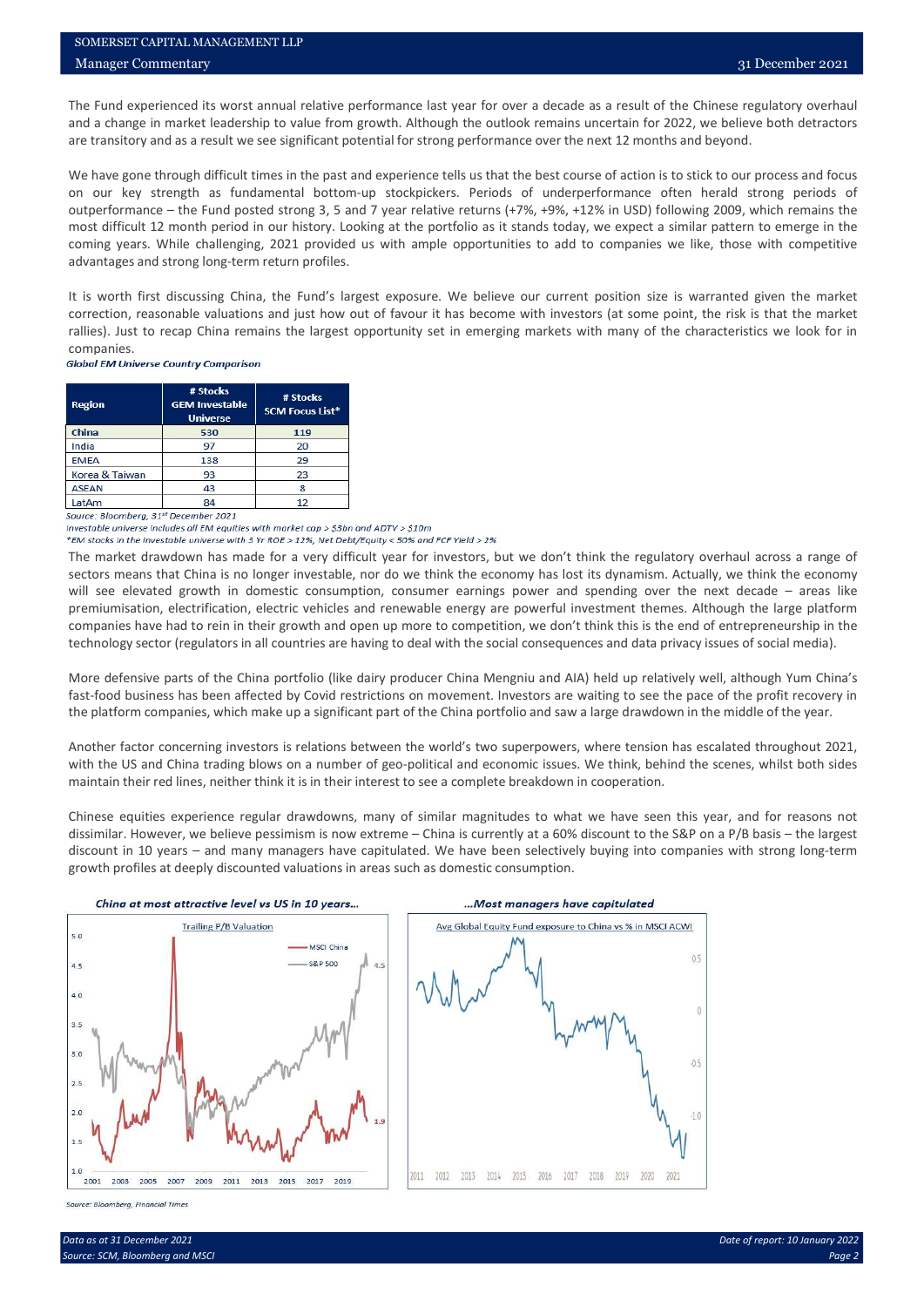SOMERSET CAPITAL MANAGEMENT LLP<br>
Manager Commentary<br>
The pace of the recovery in China in 2022 depends on three criteria; we need to see a belief that the regulatory overhaul is mostly<br>
complete (we believe so), a pickup i SOMERSET CAPITAL MANAGEMENT LLP<br>
Manager Commentary<br>
The pace of the recovery in China in 2022 depends on three criteria; we need to see a belief that the regulatory overhaul is mostly<br>
complete (we believe so), a pickup i SOMERSET CAPITAL MANAGEMENT LLP<br>
Manager Commentary<br>
The pace of the recovery in China in 2022 depends on three criteria; we need to see a belief that the regulatory overhaul<br>
complete (we believe so), a pickup in economic SOMERSET CAPITAL MANAGEMENT LLP<br>
Manager Commentary<br>
The pace of the recovery in China in 2022 depends on three criteria; we need to see a belief that the regulatory overhaul is mostly<br>
domplete (we believe so), a pickup i SOMERSET CAPITAL MANAGEMENT LI.P<br>
31 December 2021<br>
The pace of the recovery in China in 2022 depends on three criteria; we need to see a belief that the regulatory overhaul is mostly<br>
complete (we believe so), a pickup in SOMERSET CAPITAL MANAGEMENT LLP<br>
Manager Commentary<br>
The pace of the recovery in China in 2022 depends on three criteria; we need to see a belief that the regulatory overhaul is mostly<br>
complete (we believe so), a pickup i SOMERSET CAPITAL MANAGEMENT LLP<br>
31 December 2021<br>
The pace of the recovery in China in 2022 depends on three criteria; we need to see a belief that the regulatory overhaul is mostly<br>
complete (we believe sol), a pickup in **SOMERSET CAPITAL MANAGEMENT LLP**<br> **Manager Commentary**<br>
The pace of the recovery in China in 2022 depends on three criteria; we need to see a belief that the regulatory<br>
it complete (we believe so), a pickup in economic a SOMERSET CAPTIAL MANAGEMENT LLP<br>
Manager Commentary<br>
The pace of the recovery in China in 2022 depends on three criteria; we need to see a belief that the regulatory overhaul is mostly<br>
Covid policy (unlikely before the Wi sontreast CAPITAI. MAYAGEMENT LLP<br>The pace of the recovery in China in 2022 depends on three criteria; we need to see a belief that the regulatory overhaul is mostly<br>Complete (we believe so), a pickup in economic activity SOMERSET CAPTTAI. MANXAGEMENT LIP<br>
Manager Commentary<br>
The pace of the recovery in China in 2022 depends on three criteria; we need to see a belief that the regulatory overhaul is mostly<br>
complete (we believe so), a pickup SOMIERSENT CONFITAL MANANGEMIENT LLP<br>
Manager Commentary<br>
The pace of the recovery in China in 2022 depends on three criteria; we need to see a belief that the regulatory overhaul is mostly<br>
Complete (we believe so), a plc

sontexer CAPTAL MANAGEMENT LLP<br>
Manager Commentary<br>
The pace of the recovery in China in 2022 depends on three criteria; we need to see a belief that the regulatory overhaul is mostly<br>
complete (we believe so), a pickup in SOMERSET CAPTAL MANAGEMENT LLP<br>
Manuger Commentary<br>
The pace of the recovery in China in 2022 depends on three criteria, we need to see a belief that the regulatory overhaul is mostly<br>
complete (we believe so), a pickup in SYAMYRSENT CAPITAT, MAXYAGY-MINT 1.19<br>
Manager Commentary<br>
The pace of the recovery in China in 2022 depends on three criteria; we need to see a belief that the regulatory overhaul is mostly<br>
complete (we believe so), a pi SOMERSET CAPTTAL SJAANGENERY LLP<br>
Manager Commentary<br>
The pasce of the recovery in China in 2022 depends on three criterias, we need to see a belief that the regulatory overhaul is mostly<br>
Convided policy (unlikely before Manager Commentary 311 December 2021<br>
Manager Commentary<br>
The pace of the recovery in China in 2022 depends on three criteria, we need to see a belief that the regulatory overhaul is mostly<br>
complete (we believe so), a pic

31 December 2021<br>
Manager Commentary<br>
The pasa of the recovery in China in 2022 depends on three criteria; we need to see a belief that the regulatory overhaul is mostly<br>
The pasa of the recovery in China in 2022 depends o The pace of the recovery in China in 2022 depends on three criteria, we need to see a belief that the regulatory overhaul is mostly<br>convid policy (unlikely before the Winter Olympics).<br>Covid policy (unlikely before the Win complete (we believe so), a) plokup in economic activity (we are seeing the government starting to ease) and a relaxation of the zero-Conung comparing that the pandemic product a comparist show fallen from favour, and in s Covid policy (unlikely before the Winter Olympics).<br>
Elsewhere, athtough new economy companies have fallen from favour, and in some cases greatly, we still find the growth opportunity<br>
Elsewhere, athtough new economy compa Elsewhere, although new economy companies have fallen from favour, and in some cases greatly, we still find the growth opportunity compelling given the change sine than the happening is and and and and and count pew techni Elsewhere, although new economy companies have Bilen form favour, and in some cases greatly, we still find the growth opportunity<br>companies we invest in that benefit from these changes, including – new SG applications, dat competing given the changes that are hoppening in and around new technologies. Our most recent webhave the subject<sup>1</sup> highlights<br>comparison we thus the hoppening in and around and around the vechnologies. Our most recent w companies we have at into heneft from these domest, including – new 5G applications, data growing exponentially, slicon nationalism<br>and industrial automation. Slicon nationalism is not lost on anyone, evidenced by the larg and industrial automation. Slinon nationalism is not lost on anyone, evidenced by the large investments the likes of Samsung and TSMC<br>are now making in the US and Europe.<br>
In this been a trough year for the Fund but our fo are now making in the US and Europe.<br>
It has been a tough year for the Fund but our focus remains on owning the better companies. Occasionally we make mistakes in stock<br>
the las been a tough year for the Fund but our focus It has been a tough year for the Fund but our focus remains on owning the better companies. Occasionally we make mitatake in stock estection, but our preference for growth - some of which is new company conth at a higer cl It has been a tough year for the Fund but un' foust remains on owning the better companies. Oceasionally we make misste<br>Here in a proportion but our preference for growth – some of which is new economy growth at a ligher d remains the conversione of our investment philosophy, Not only do we have to welgi up the metris of a company at the station of the metris of a company in the courty, it is hard to compete with a government so intered in d there is also the risk that might come at the country level. For macro-economic miximangement, Turkey has been the position his consumed in the controllid once the position are and the consumed mathem are a<br>again this year again this year. Even when we find a great company in the country, it is hard to compete with a government so internt on self-harming.<br>Another decision around geopolitics comes on Russia, whose involvement in brinkmanship Another decision around geopolitics comes on Russia, whose involvement in brinkmanship over Ukraine presents a dilemma for the consequences for minumicality are context on minustions, The context solitions would infinibly Another decision around geopolitics comes on Russia, whose involvement in brinkmanship over Ukraine presents a diferminal for the explored the US, and the United assets. The constructions is the US increase the US increase West and investors. The consequences from invading Ukriane would initially be harmful to the economy, but Russia can<br>brushed aside. The country's resilience comes from its natural wealth, sheer size and, as supplier of ene after forthcoming talks between Russia and the United States.<br>Alongside geopolitical concerns in emerging markets, higher interest rates (discount rates) for faster growindrom for Investors — especially now as the pandemic

<sup>1</sup> https://drive.google.com/file/d/1AdrN8woDLuXZnoavYpf70EWHrzjwNh8F/view?usp=sharing